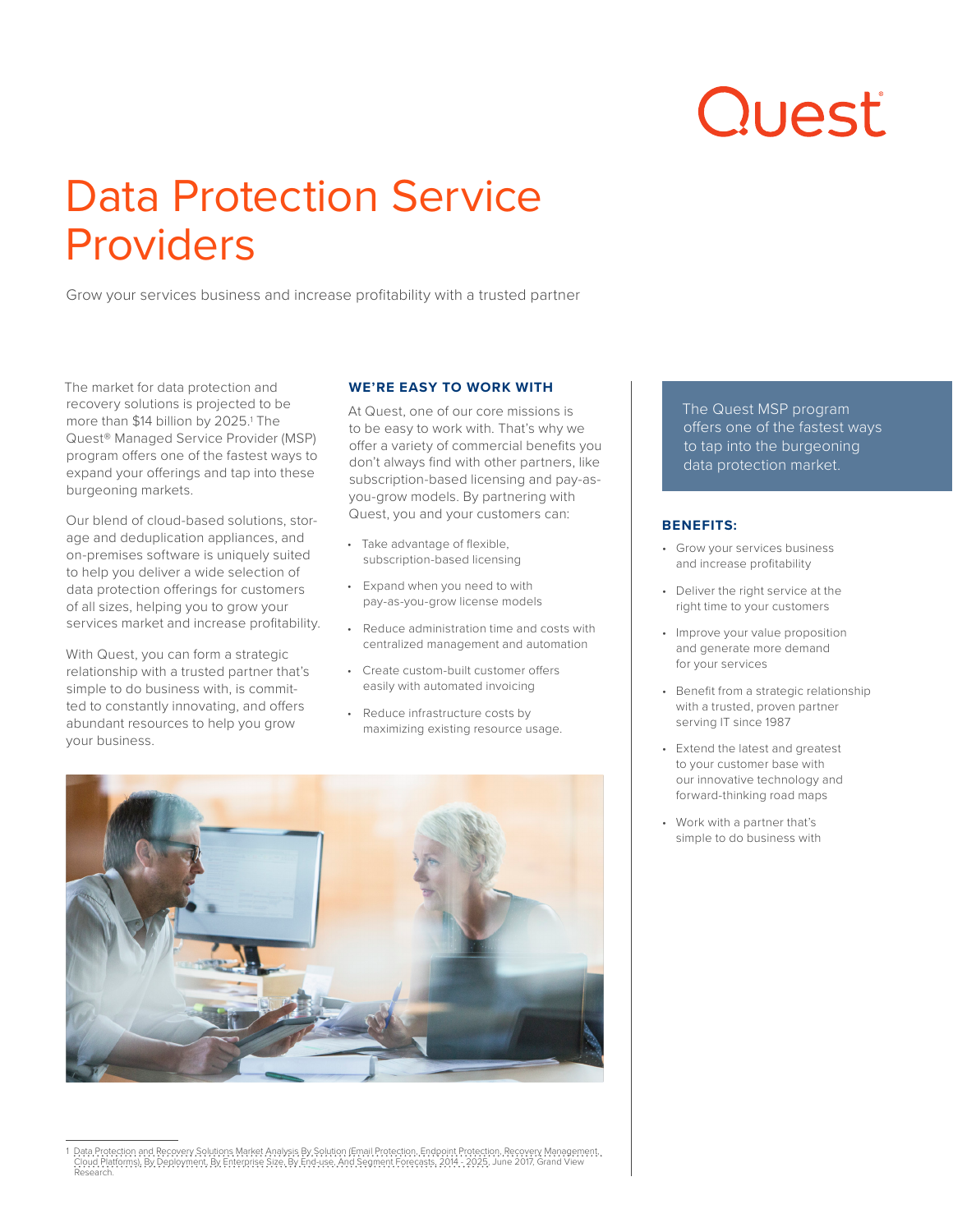Our blend of cloudbased solutions, appliances and on-premises software helps you deliver a wide selection of offerings for customers of all sizes.

#### **OUR COMMITMENT TO TECHNOLOGY IS UNPARALLELED**

Here at Quest, remaining on the forward edge of technology is one of our fundamental goals, ensuring that we meet both your needs and your customers' needs, today and tomorrow. We may not be the biggest technology company around, but we're nimble and able to take advantage of new technologies fast. We were there early on with cloud-based and softwareas-a-service (SaaS) offerings, and we'll be there for the breakthroughs coming around the corner. By partnering with Quest, you and your customers can:

- Manage all customer backup environments with a single, cloudbased management portal
- Optimize, manage and protect all machines across mixed hypervisor, hybrid virtual environments
- Back up, replicate and recover to and from public clouds quickly and easily
- Recover full systems, applications and data in minutes with zero impact on customers
- Migrate customers to the cloud with confidence and accuracy using predictive cost analysis

# **WE'LL SUPPORT YOU EVERY STEP OF THE WAY**

Being easy to work with and at the forefront of technology are important, but those aren't the only qualities you want in a partner. You also want a technology partner that can give you the support, consulting and training your organization needs to fully take advantage of everything Quest has to offer. That's why we offer our MSP partners:

- A broad portfolio of solutions to help open up brand new revenue streams for their business
- Full support with on-boarding, training and ramping up services business with Quest
- Co-created business, marketing and enablement plans
- Flexible subscription pricing and billing to suit their business
- Co-branded marketing campaigns and materials

• Full white labelling service at no additional cost

# **WE SOLVE YOUR CUSTOMERS' TOUGHEST IT PROBLEMS**

Having served IT professionals since 1987, we know how to solve your customers' toughest IT problems. But rather than simply claim we can, let's look at the specific ways we can help your customers:

#### **Maximize existing hardware and software resources.**

We do this by:

- Identifying and reclaiming underused CPU, memory and storage space
- Balancing resources more effectively to reduce licensing costs
- Identifying underperforming or zombie virtual machines (VMs)

#### **Provide optimal system performance to end users.**

We do this by:

- Tracking performance trends and automating load balancing to maximize performance
- Identifying performance bottlenecks proactively — before they happen
- Automatically fail over to standby machines in minutes after an outage

# **Forecast future costs more accurately.**

We do this by:

- Delivering complete visibility into resource usage trends and identifying when current infrastructure will require additional investment in resources
- Providing the ability to forecast future cost requirements more accurately by modelling proposed changes in infrastructure

#### **Migrate customers to the cloud with confidence and accuracy.**

We do this by:

- Optimizing virtual machine performance on premises first
- Forecasting exact cloud usage costs with predictive cost modelling
- Migrating machines from on premises to public clouds with one click